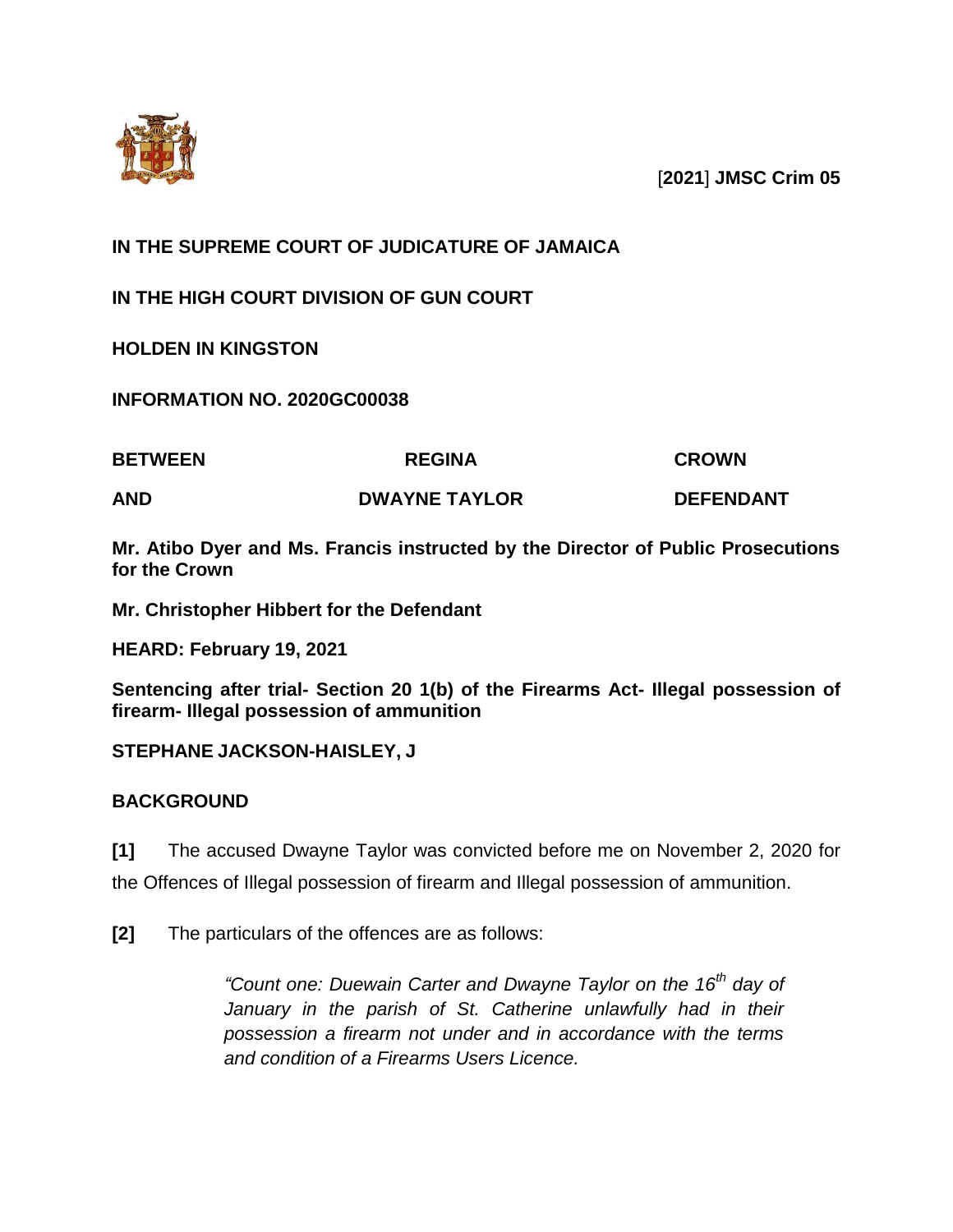*Count two: Duewain Carter and Dwayne Taylor on the 16th day of January in the parish of St. Catherine unlawfully had in their possession ammunition not under and in accordance with the terms and condition of a Firearms Users Licence."*

**[3]** His convictions followed upon a trial which lasted from October 26, 2020 to November 2, 2020 in which he was tried along with a co-accused Duewain Carter who was acquitted. His sentencing was postponed to February 19, 2021 to facilitate the preparation of a social enquiry report and an antecedent report.

#### **FACTS**

**[4]** On the 16<sup>th</sup> day of January 2020 police officers were on patrol in the Linstead area of St. Catherine when they spotted a stationary motor vehicle with the engine still running. They approached whilst ordering the occupants to exit. The accused man exited the vehicle from the driver's seat whilst the other occupant entered from the passenger side. The police officers identified themselves to the accused and the passenger and requested a search of their person as well as the motor vehicle. A preliminary search unearthed nothing however due to a discrepancy with the licence plate the motor vehicle was seized and taken to the Linstead Police Station. Members of the Caribbean Search Centre were called in and they conducted a detailed search of the motor car. The search revealed a firearm embedded in the vehicle inside a centre compartment. The officers had to use a screw driver to remove the lid of the compartment in order to unearth this firearm. The firearm was a 9mm Beretta pistol which contained eighteen 9mm cartridges.

**[5]** Among the facts accepted by the Court was that the accused man being the driver of the motor car has custody and control over it and that it was he who had rented the motor car and that he retained custody and control over the vehicle from the time of its rental to the time the police found it under his control. The Court also found that during the time the accused man had the motor vehicle in his custody and control, the said Beretta pistol was in the possession of its rightful owner who was a licenced firearm holder and it was not until the  $11<sup>th</sup>$  day of January 2020, that this licenced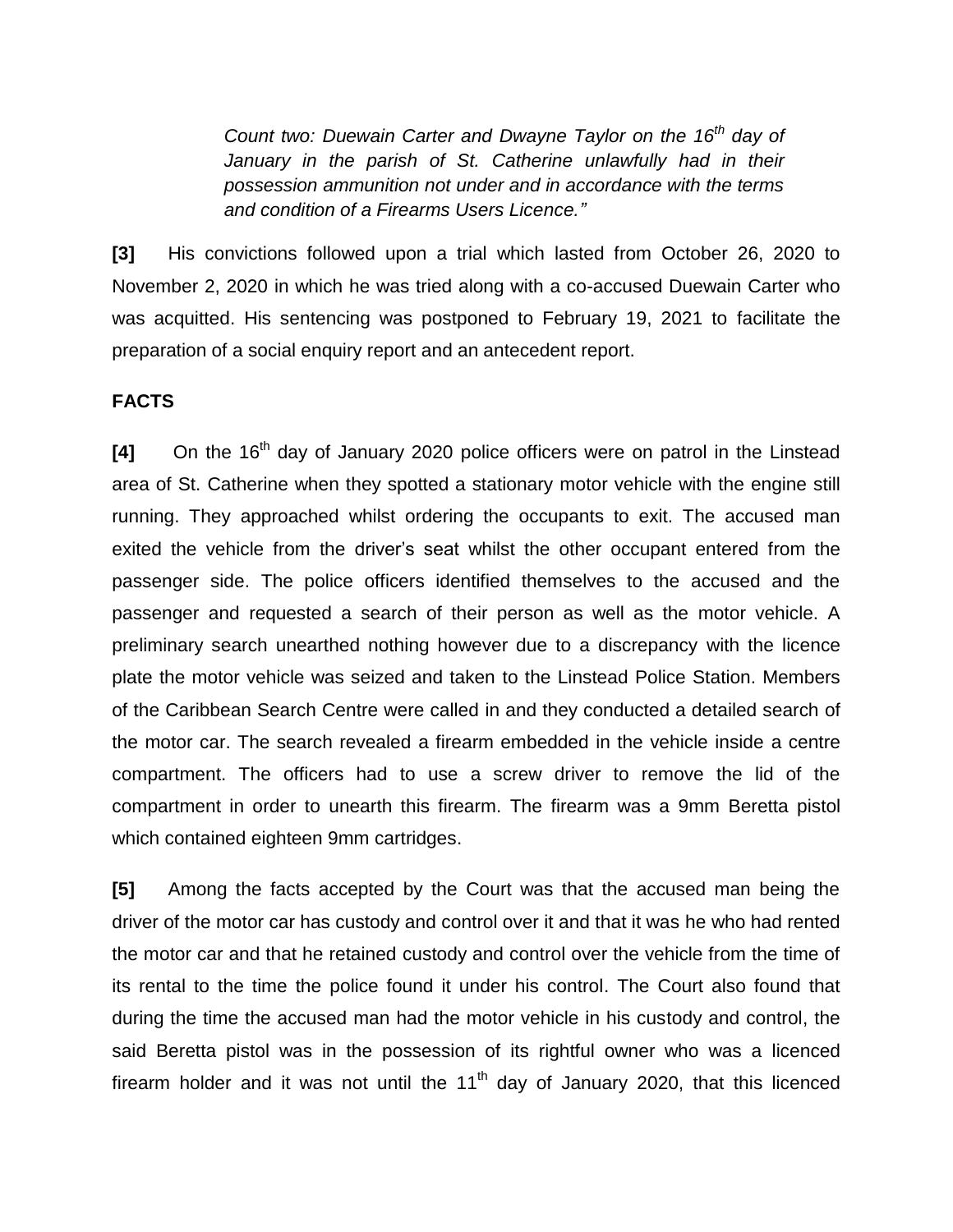firearm holder was robbed of his firearm and was shot and injured during said robbery. This said day the accused man's phone was detected in the vicinity where this robbery took place. It was therefore the finding of the Court that the accused man was privy to the placement of the firearm in the motor vehicle and therefore found him to have the requisite custody, control and knowledge with respect to said firearm.

## **SENTENCING**

**[6]** Section 20 1(b) of the Firearms Act provides a penalty of up to life imprisonment for an individual convicted for the offences for which the accused is before me. Despite the maximum penalty of life imprisonment, when one examines the Sentencing Guidelines for Use by Judges of the Supreme Court of Jamaica and the Parish Courts of 2018 (the Guidelines), the penalty of life imprisonment seems to be reserved for the most egregious type of case and offender. The Guidelines provide a suggestion as to the normal range for offences of this nature taking into account mitigating and aggravating factors. The Court's ultimate decision will be guided by the contents of the reports presented as well as the plea in mitigation made by counsel on behalf of the accused.

## **THE SOCIAL ENQUIRY REPORT (SER) AND THE ANTECEDENT REPORT**

**[7]** The antecedent report portrayed him as a thirty-eight-year-old man with a stable upbringing and having completed second level education. He was gainfully employed at the time of his arrest having worked at different places during his lifetime to include Ports Security for over two years. He was a member of the then Island Special Constabulary Force (ISCF) for four years. He was in a common law relationship and is the father of two children ages sixteen and thirteen who are dependent on him for support. He has three previous convictions for the offences of Illegal possession of firearm, Illegal possession of ammunition and Robbery with Aggravation. This occurred on October 12, 2007 in the Clarendon Circuit Court and he was sentenced to five, three and three years respectively.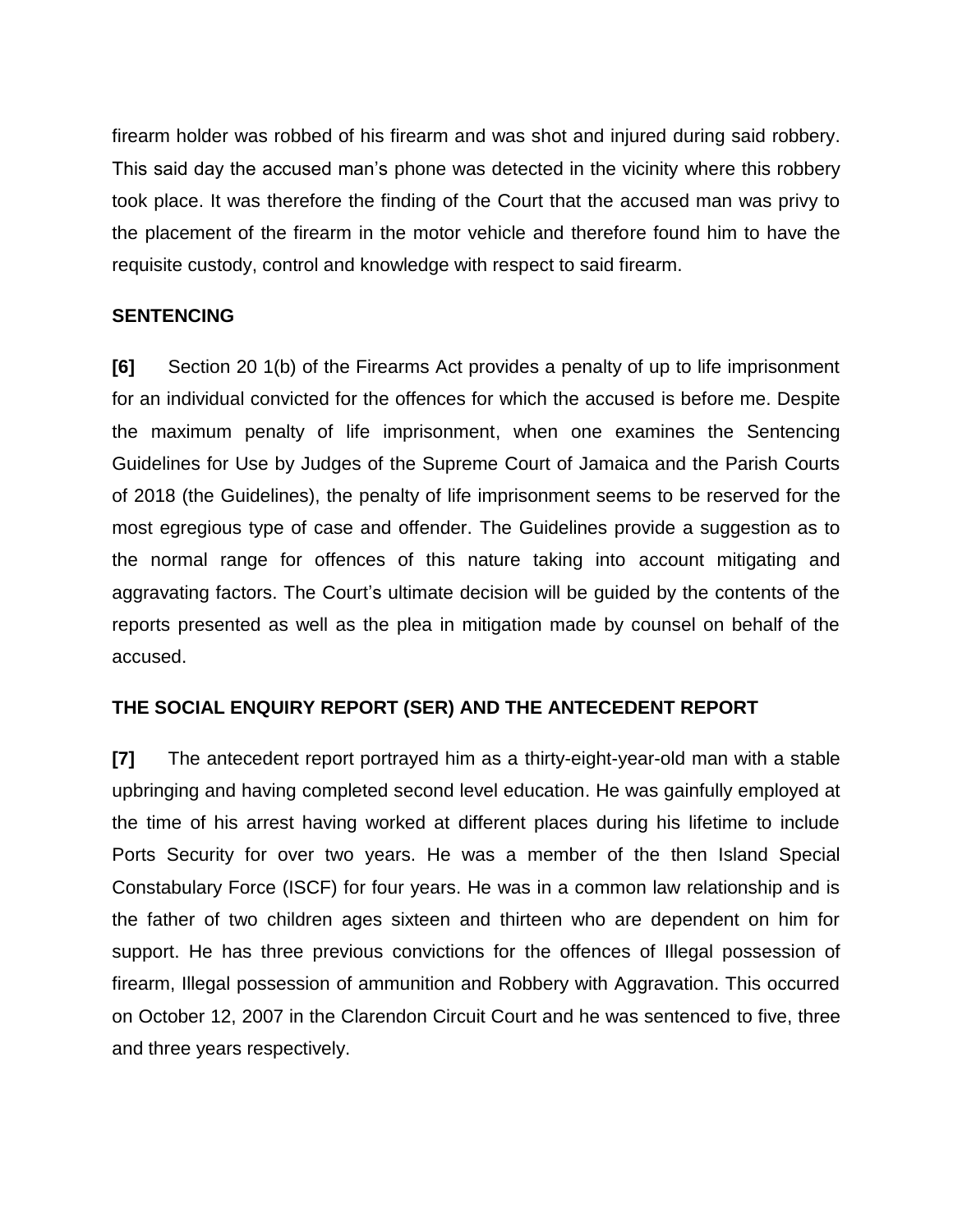**[8]** According to the SER he grew up in a stable family unit with parents who were involved in his upbringing and exposed him to societal values and norms. The accused was successful in two CSEC subjects, attended HEART and later earned himself a place in the ISCF. He was dismissed because of his conviction.

**[9]** He is described by his spouse as a good caring person who adequately provided for her. The community report reflected that he was often referred to as 'Ole Police' and that residents disclosed that they were shocked about his involvement in this matter as he is a seen as a good man who motivates the youth within the community. Reportedly, he keeps to himself, appears to be hard working and drives a chartered taxi to support himself and his partner. Residents requested lenience on his behalf.

**[10]** With respect to whether the accused accepts responsibility for the offences, the probation officer noted that he insisted that he had no knowledge of the weapon or of it being hidden in the car. He however had to accept responsibility because he was driving the car when the illegal weapon was discovered. Mr. Taylor related that he is deeply saddened by the occurrences. He relayed his awareness of the disappointment expressed by the community as he was not viewed as a criminal or a person involved in illegal activities. He is now more aware of the negative impact the offences have on his family whom he believes are grossly disappointed.

**[11]** Despite this being his second offence of a similar nature the probation officer did not opine that an established pattern of offending had been created. The probation officer considered that there was no usage, aggression or intensity to suggest an escalation in the seriousness of offending behaviour. In concluding, the probation officer said that the subject does not appear to be a violent person. He has failed to accept responsibility and has demonstrated that he is yet to make any strides towards rehabilitation. This is unfortunate and cannot be viewed lightly. He is however still a fairly young man and thus has the possibility for change.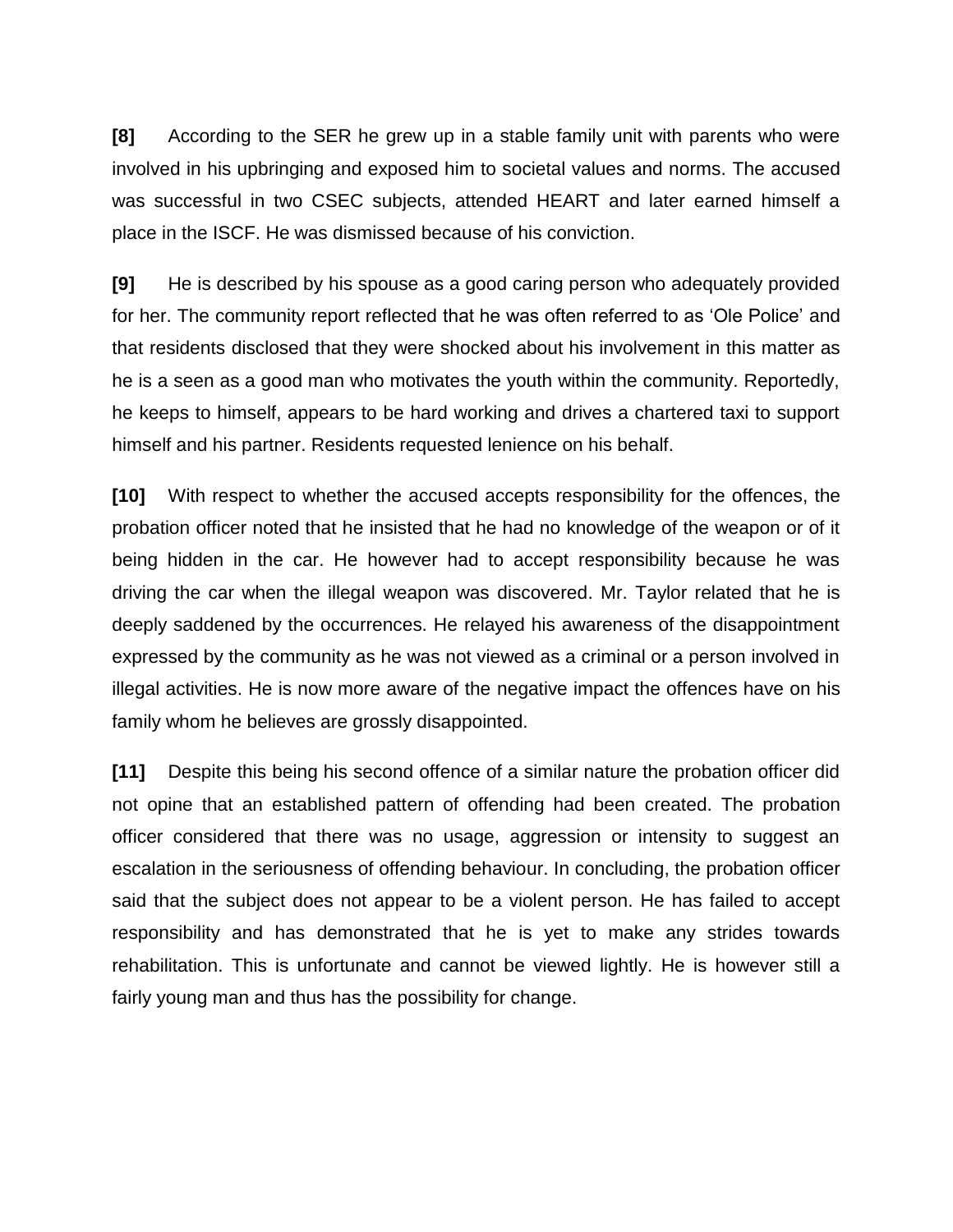### **THE PLEA IN MITIGATION**

**[12]** Counsel highlighted the positive attributes of the accused man which included the fact that he had a stable upbringing which contributed to him finding a place in the ISCF. With respect to the offence there is no use of aggression to suggest anything more aggravating than what is before the Court. The accused is seen as a mentor in his community. Although he admits to having previous convictions for an offence of a similar nature all offences occurred within the same incident and he has learnt a lesson from them. These offences took place approximately fourteen years ago.

**[13]** He urged the Court to consider the fact that the accused is a product of his association formed whilst in custody which followed him to the outside. He asked the Court to find that the accused is not beyond redemption but that he can still benefit from rehabilitation.

#### **SENTENCING REMARKS**

**[14]** The offence of illegal possession of firearm has as its normal range a sentence of between seven years and fifteen years with the usual starting point begin some ten years. In arriving at a suitable sentence I have considered the reports presented to the Court and all that has been said about the accused by way of counsel's plea in mitigation. This leaves me now to examine the aggravating factors and the mitigating factors.

**[15]** The prevalence of this type of offence in Jamaica as a whole and the impact it has on the society is an aggravating factor. The circumstances that led to the accused being found in possession of the firearm are also aggravating. The ownership of the firearm was traced to someone who was robbed of the firearm and within a short space of time afterwards the firearm was found in the possession of the accused. The manner in which the firearm was secreted in the car and the effort it took to unearth it is also an aggravating factor. The accused has previous convictions for matters of a similar nature. Prior to his first convictions he was a police officer, one who was sworn to uphold the law. His previous convictions were followed by a period of incarceration.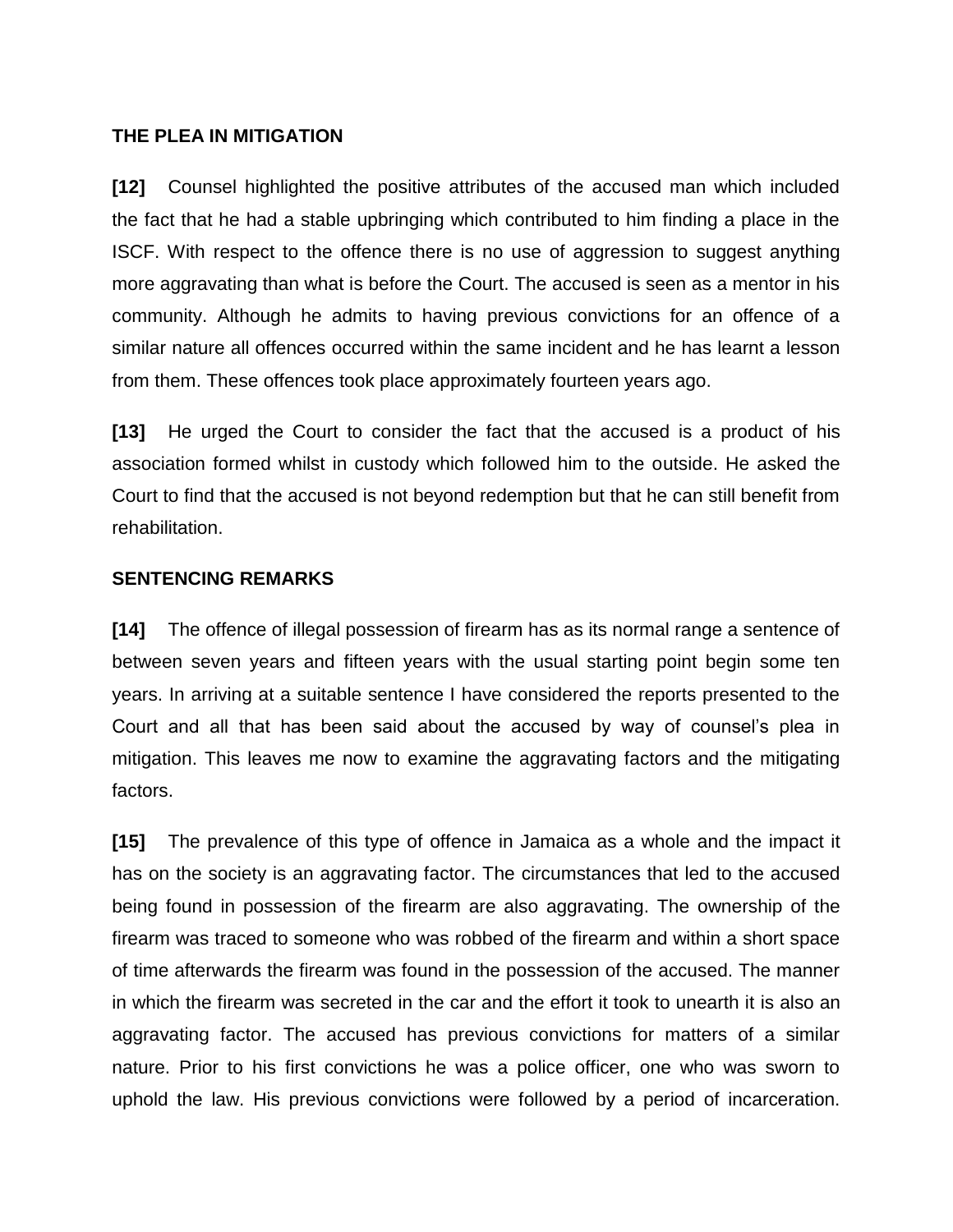Within a few years after being released from prison he was arrested and charged for these offences for which he is now before me. This to my mind demonstrates a propensity towards this kind of offence. He is not a young person but rather could be considered middle aged. The SER is not a positive one. The accused demonstrates no remorse or repentance for having committed this offence. The fact that the matter went to trial is also a factor to be borne in mind.

**[16]** This brings me now to examine the mitigating factors. Although the SER contains negative portions, some portions of it paint the accused in a positive way. Community members expressed shock at his involvement in this offence and in fact viewed him as a mentor in the community and is someone who is helpful to youths in the community. In addition, he is a father and has young children dependent upon him. He seems to have been employed in either the car rental business or the taxi business and has been described by his spouse as a good, caring and hardworking person who adequately provided for her needs. Those are the mitigating factors that stand out.

**[17]** Utilizing the Guidelines, the usual starting point for an offence of this nature is ten years. The normal range is between seven to fifteen years as previously indicated. The aggravating factors outweigh the mitigating factors. In the light of the accused man's previous conviction for an offence of a similar nature and all the other aggravating factors, I am of the view that he should not find himself within the normal range. For offences of this nature he could be sentenced to up to life imprisonment. This is a matter involving conviction after trial. The maximum point in the normal range is that of fifteen years but in all the circumstances, even if I were to start at the usual staring point of ten years, I find myself leaning towards a sentence of seventeen years. However, in the light of the few mitigating factors and the fact that the accused has spent a little over a year in custody since his apprehension for this offence, I am of the view that a sentence of fifteen years' imprisonment is an appropriate one for the offence of illegal possession of firearm.

**[18]** With respect to the offence of Illegal possession of ammunition, the considerations are the same as for the illegal possession of firearm. However, in the